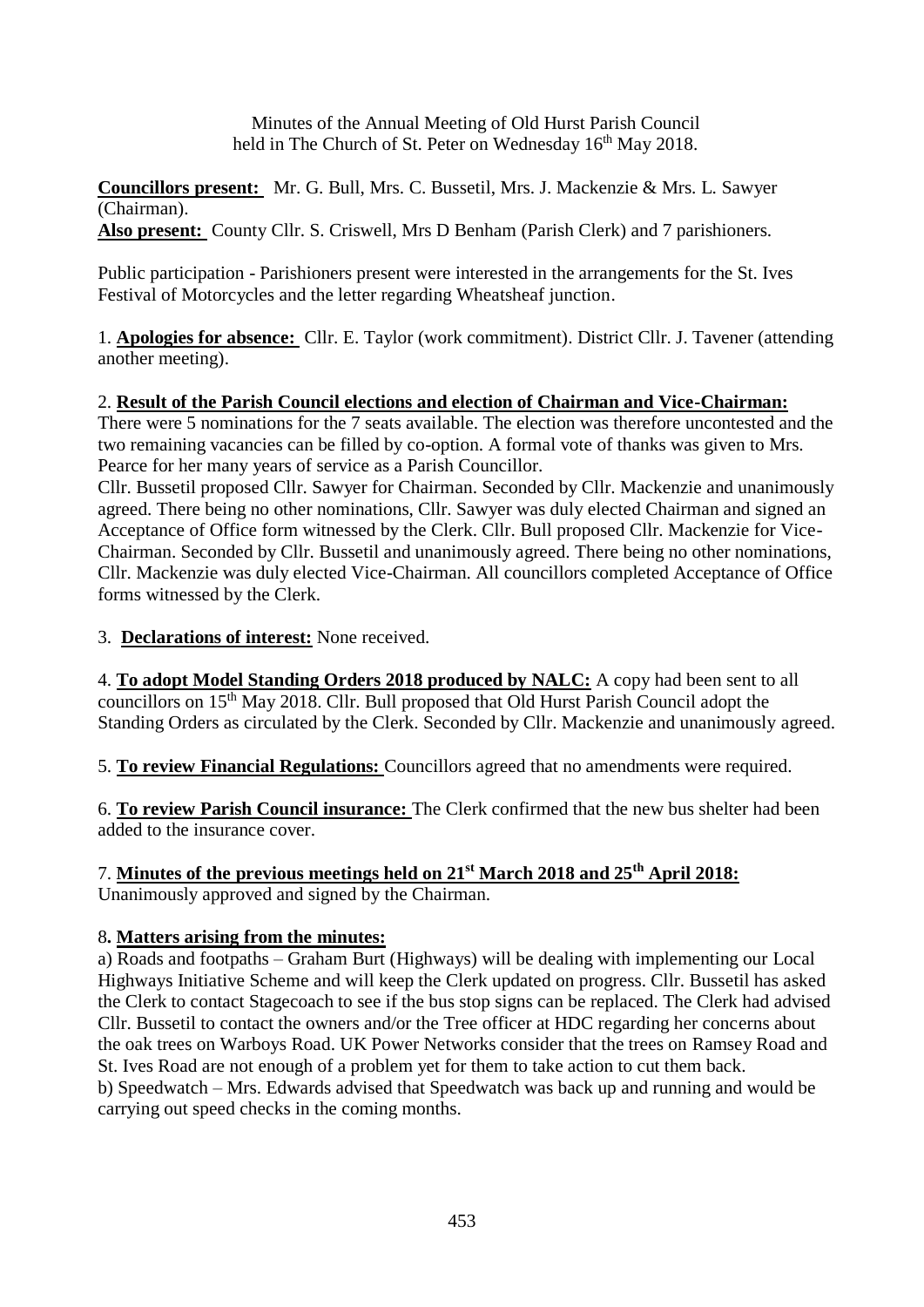c) General Data Protection Regulations - CAPALC have confirmed that they will be offering a shared Data Protection Officer Scheme that all Parish Councils can subscribe to. The Charge for Old Hurst Parish Council will be £25 per annum. The Clerk is looking at what needs to be done to comply with the new regulations.

## 9. **St. Ives Festival of Motorcycles 2018.**

The Clerk had been copied in to an email from the organiser of this event, which said that the event will no longer be held in St. Ives and would be relocating to Church Farm (Johnson's). Martin Ellwood, (Event Liaison Manager at HDC) and the Clerk, have been pressing for details, including Traffic Management plans, but as yet, the organiser has not responded. The event is due to take place on Sunday 1<sup>st</sup> July from 10am till 4pm and is expected to attract upwards of 3000 people, mainly bikers, plus performers. There is also expected to be live music and trade stalls. Councillors agreed that the Clerk should write to Mr. Johnson to ask for information.

#### 10. **To discuss a letter received from the St. Ives Area Road Safety Committee regarding Wheatsheaf junction on the B1040 west of Bluntisham.**

The letter asked for support to install traffic lights or a roundabout at the crossroads, which is a well-known accident spot. County Cllr. Criswell advised that the junction was 49<sup>th</sup> on the list of road safety accident spots and that the police would not support a lower speed limit. Cllr. Criswell advised that it would be very unlikely to get any funding to install either of the measures suggested, which would both be extremely expensive. Councillors agreed that despite this, they would like the Clerk to send a letter of support to the Road Safety Committee.

## 11. **Finance.**

a) Result of the internal audit.

Completed on 16/4/18 by Brian Cox & Co. with no issues raised.

b) To approve and sign the accounts for year ending  $31<sup>st</sup>$  March 2018.

A copy of the accounts, receipts and payments and bank reconciliation had been sent to all councillors on 19/4/18. Cllr. Bussetil proposed that Old Hurst Parish Council accept the accounts. Seconded by Cllr. Mackenzie and unanimously agreed. Chairman and Clerk signed the accounts. c) To complete and sign the Certificate of Exemption and the Annual Governance Statement and Accounting Statement on the Annual Return for 2017/18.

Copies of these documents had been sent to councillors on 19/4/18. Cllr Bussetil proposed that the Chairman and Clerk should sign the Certificate of Exemption. Seconded by Cllr. Mackenzie and unanimously agreed. Chairman and Clerk signed the Certificate.

Cllr. Mackenzie proposed that having considered the findings of the internal review, Old Hurst Parish Council approve the Annual Governance Statement (section 1). Seconded by Cllr. Bussetil and unanimously agreed. Chairman and Clerk signed the Annual Governance Statement.

Cllr. Mackenzie proposed that having considered the Accounting Statement (section 2) prepared by the Clerk, that Od Hurst Parish Council approve the Accounting Statement (section 2). Seconded by Cllr. Bussetil and unanimously agreed. Chairman and Clerk signed the Accounting Statement.

d) Payment of outstanding debts.

Cllr. Mackenzie proposed retrospective approval of payments (1) to (10). Seconded by Cllr. Bussetil and unanimously agreed.

(1) Cq. No. 000554 - £165.36, Mrs. D. Benham, wages and expenses for March.

(2) Cq. No. 000555 - £23.60, HMRC, PAYE/NI for March.

(3) Cq. No. 000556 - £60.00, SR Howell & Co., payroll services 1/10/17 – 31/3/18.